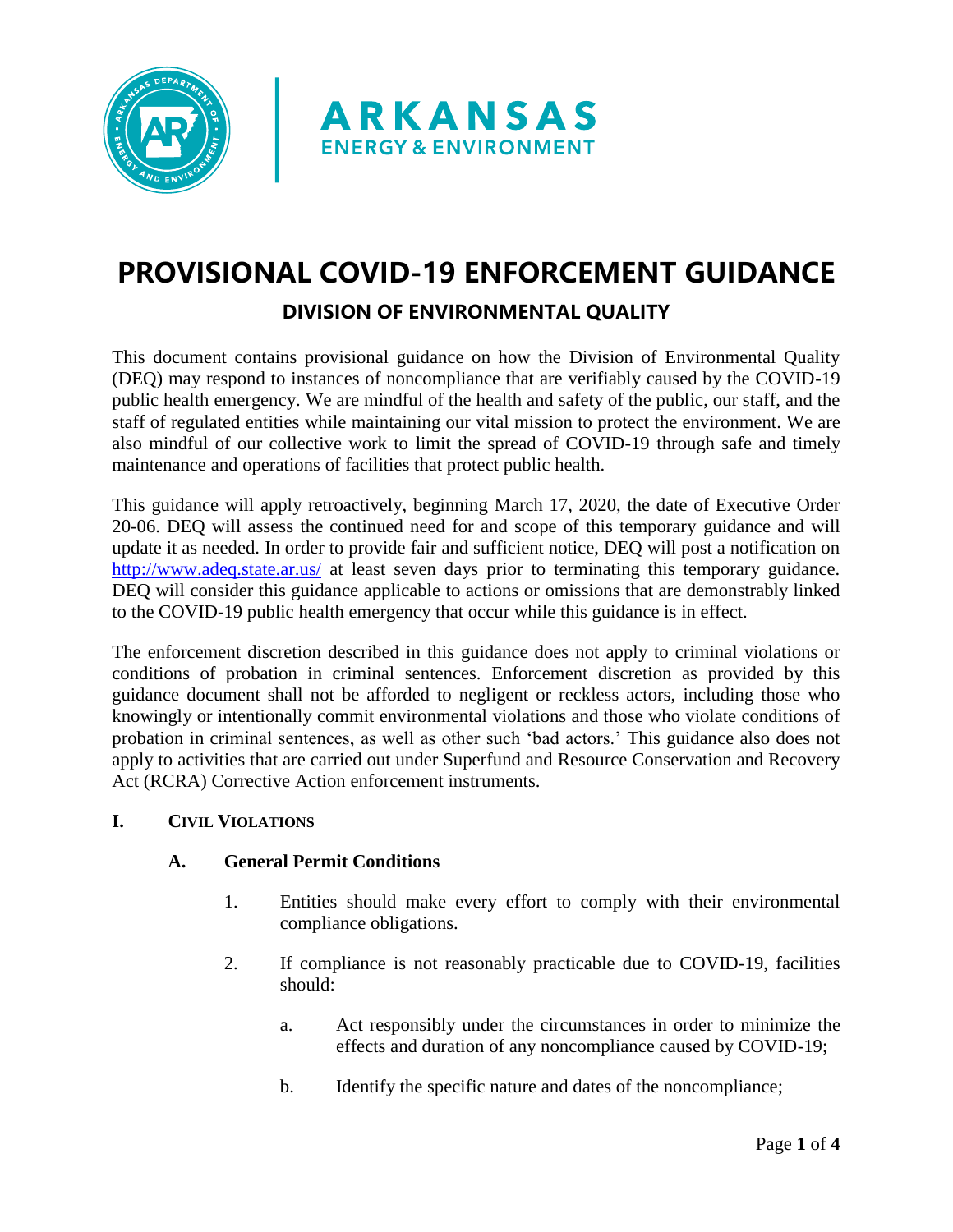- c. Identify how COVID-19 was the cause of the noncompliance, and the decision and actions taken in response, including best efforts to comply and steps taken to come into compliance at the earliest opportunity;
- d. Return to compliance as soon as possible; and
- e. Document the information, action, or condition specified in a. through d. above and submit documentation to DEQ. Documentation should be submitted through your typical contact at DEQ. If you are unsure of where to submit, please contact COVID19EE@adeq.state.ar.us.

#### **B. Routine Compliance and Monitoring and Reporting**

- 1. Entities should use existing procedures to report noncompliance with routine compliance monitoring<sup>1</sup>, integrity testing<sup>2</sup>, sampling<sup>3</sup>, laboratory analysis<sup>4</sup>, and reporting or certification<sup>5</sup> pursuant to an applicable permit, regulation, or statute. If no such procedure is applicable, regulated entities should report the above-listed noncompliance in accordance with Section I.A.2 above.
	- a. No Data Indicator (NODI) Code Z should be used for Discharge Monitoring Reports (DMR) that are noncompliant due to COVID-19. In this circumstance, permitees should submit a report documenting COVID-19 as the cause of noncompliance and comply with section I.A.2 above.
- 2. DEQ expects facilities to take reasonable measures to resume compliance activities as soon as possible, including conducting late monitoring or submitting late reports.
- 3. DEQ will consider exercising enforcement discretion on a case-by-case basis for violations of routine compliance monitoring, integrity testing, sampling, laboratory analysis, and reporting or certification obligations in situations where DEQ agrees that COVID-19 was the cause of the noncompliance and the entity provides supporting documentation to DEQ and notification prior to or as a soon as practicable after the noncompliance is anticipated or discovered.

 $\overline{a}$ 

 $<sup>1</sup>$  This category may include, for example, CEMS and stack tests, relative accuracy test audits, LDAR monitoring,</sup> fence line monitoring, RICE readings and monitoring, tank and piping inspections, assessments, or stormwater inspections.

<sup>&</sup>lt;sup>2</sup> This category may include, for example, tank integrity testing for compliance with certain "good air pollution control practices."

<sup>&</sup>lt;sup>3</sup> This category may include, for example, effluent sampling and testing, influent sampling and testing, and cooling tower sampling.

<sup>&</sup>lt;sup>4</sup> This category may include, for example, laboratory holding times and turn-around times.

<sup>&</sup>lt;sup>5</sup> This category may include, for example, reports and certifications associated with delayed activities and late reports under permit or other regulatory obligations.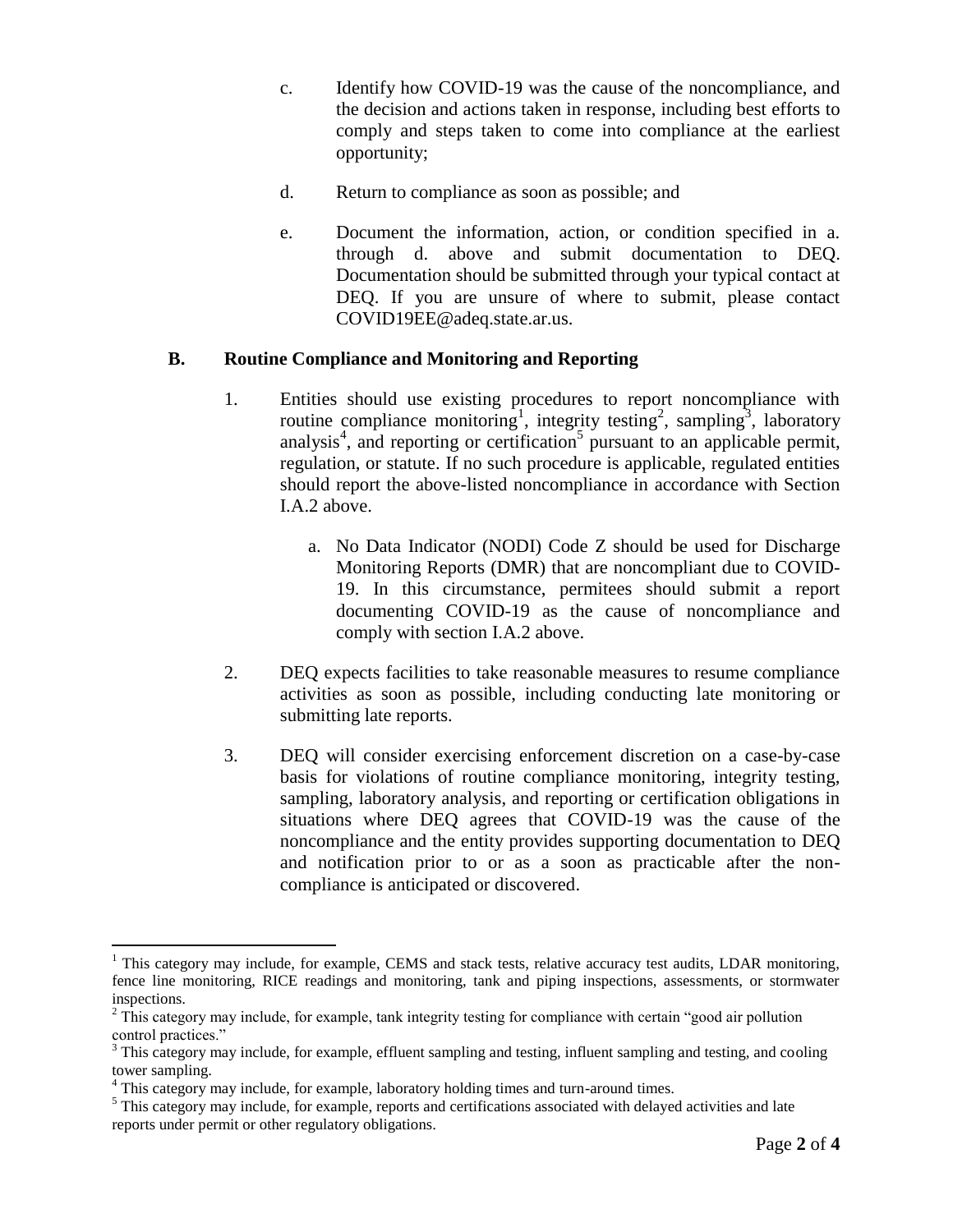4. If a submission to DEQ requires a "wet" signature of a responsible official or cognizant official, DEQ will accept a digital or other electronic signature. The mere inability to obtain a "wet" signature will not be considered a justification for failure to make a paper submission or certification. For enforcement purposes, DEQ also will accept electronic submissions even if a paper original is required.

## **C. Consent Administrative Order Reporting and Milestones**

- 1. If a regulated entity anticipates delayed reporting or milestones pursuant to a consent administrative order, the regulated entity should utilize the notice and request for delay procedures set forth in the order.
- 2. DEQ intends to treat routine compliance monitoring, integrity testing, sampling, laboratory analysis, and associated reporting or certification obligations in the manner described in Section I.B.3 above and will generally not seek stipulated or other penalties for noncompliance caused by COVID-19.

## **D. Facility Operations**

- 1. DEQ expects all regulated entities to continue to manage and operate their facilities in a manner that is safe and that protects the public and the environment.
- 2. Facilities should contact DEQ immediately if facility operations impacted by the COVID-19 pandemic may create an acute risk or an imminent threat to human health or the environment.
- 3. Facilities should take all measures necessary to minimize or prevent the acute or imminent threat to health or the environment from the COVID-19-caused noncompliance. Facilities should report the noncompliance to DEO in accordance with Section I.A.2 above.
- 4. If a facility suffers from failure of air emission control or wastewater or waste treatment systems or other facility equipment that may result in exceedances of enforceable limitations on emissions to air, discharges to water, land disposal, or other unauthorized releases, the facility should notify DEQ immediately.

The notification should include the following:

- a. Information on the pollutants emitted, discharged, discarded, or released;
- b. The comparison between the expected emissions or discharges, disposal, or release and any applicable limitation(s); and
- c. The expected duration and timing of the exceedance(s) or releases.